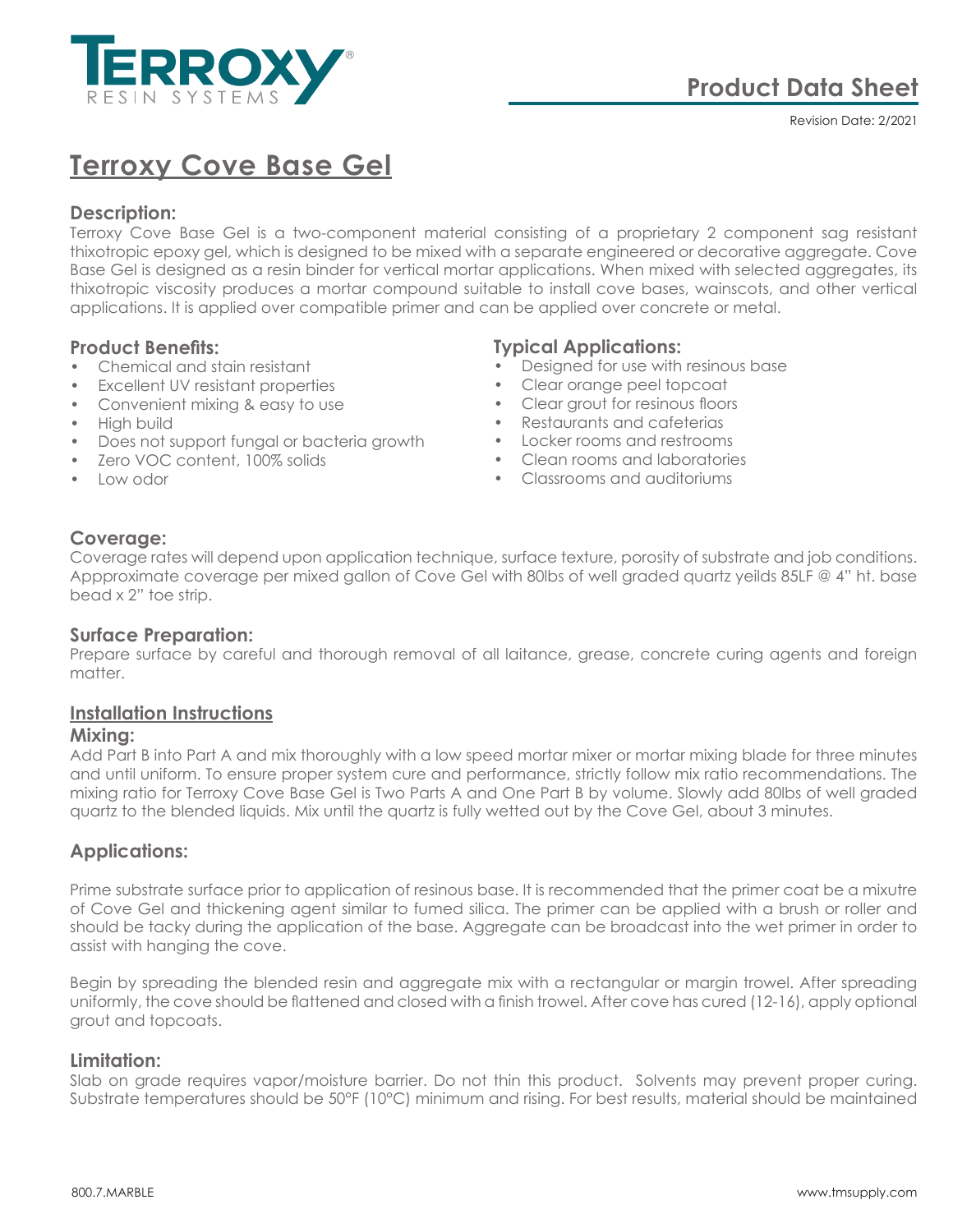

and stored at temperatures between 65° - 75°F (18° - 24°C) during prior to and during application. Minimum age of concrete - 28 days. Material becomes a vapor barrier after cure. Concrete or masonry must be tested for watervapor transmission prior to application. Do not use in expansion joints (moving joints).

# **Cure Time:**

Allow to cure overnight (a minimum of 16 hours) at 75°F (23.8°C) surface temperature before opening to traffic. Material cures more slowly at lower temperatures.

# **Technical Data:**

| Property                                | Method                                                                      | Results                                                                                                                                                                                                                                                                                                                                                                                              |
|-----------------------------------------|-----------------------------------------------------------------------------|------------------------------------------------------------------------------------------------------------------------------------------------------------------------------------------------------------------------------------------------------------------------------------------------------------------------------------------------------------------------------------------------------|
| Weight at 1/8" (3.175 mm) Thickness     |                                                                             | $1.0 - 1.2$ lbs. /ft <sup>2</sup> $(4.9 - 5.9$ kg / m <sup>2</sup> )                                                                                                                                                                                                                                                                                                                                 |
| Flammability                            | <b>ASTM D-635</b>                                                           | Self-extinguishing                                                                                                                                                                                                                                                                                                                                                                                   |
| Fungus & Bacteria Resistance            | MIL-F 52505 S4.4.2.11                                                       | Will not support growth of fungus or bacteria when<br>subjected to mildew and bacteria tests specified in TT-P.34                                                                                                                                                                                                                                                                                    |
| <b>Hardness</b>                         | ASTM D-2240, Shore D                                                        | 77-85                                                                                                                                                                                                                                                                                                                                                                                                |
| <b>Bond Strength</b>                    | <b>ASTM C-1583-04 / ACI COMM</b><br>403,<br>Bulletin59-43 (pages 1139-1141) | 350 psi minimum (100% concrete failure) (2.41 MPa)                                                                                                                                                                                                                                                                                                                                                   |
| Compressive Strength                    | ASTM C-579, Cured at 7 Days                                                 | 14,500 psi minimum (100 MPa)                                                                                                                                                                                                                                                                                                                                                                         |
| Tensile Strength                        | ASTM C-307                                                                  | 2,000 psi minimum (13.8 MPa)                                                                                                                                                                                                                                                                                                                                                                         |
| <b>Thermal Shock Resistance</b>         | ASTM C-501                                                                  | Passes                                                                                                                                                                                                                                                                                                                                                                                               |
| <b>Thermal Coefficient of Expansion</b> | <b>ASTM C-531</b>                                                           | 25 x 10 <sup>-6</sup> inches per inch/degrees Fahrenheit maximum                                                                                                                                                                                                                                                                                                                                     |
| Chemical Resistance                     | <b>ASTM D-1308</b>                                                          | No deleterious effects when exposed to:<br>• Distilled Water<br>.Salt Water 20W Motor Oil<br>•5% Acetic Acid<br>•5% Ammonium Hydroxide<br>•10% Hydrochloric Acid<br>•5% Tri-sodium Phosphate<br>•10% Nitric Acid (slight stain)<br>.Slight softening when exposed to:<br>- 95% Ethyl Alcohol<br>- Mineral Spirits<br>• Cola Syrup<br>•50% Citric Acid<br>•10% Sulfuric Acid<br>•10% Sodium Hydroxide |

# **Clean Up**

Clean up mixing and application equipment immediately after use. Use toluene or xylene. Observe all fire and health precautions when handling or storing solvents

## **Maintenance:**

After completing the application of Terroxy Industrial Coating, the installer should provide the owner with proper maintenance instructions. If the floors become slippery due to animal fats, oil, grease, soap or other topical residue, promptly remove contaminants and rinse thoroughly.

Terroxy Industrial Coating is easily cleaned with neutral pH Balance Cleaners or detergents. Routine hand scrubbing is recommended for all surfaces having a slip resistant texture.